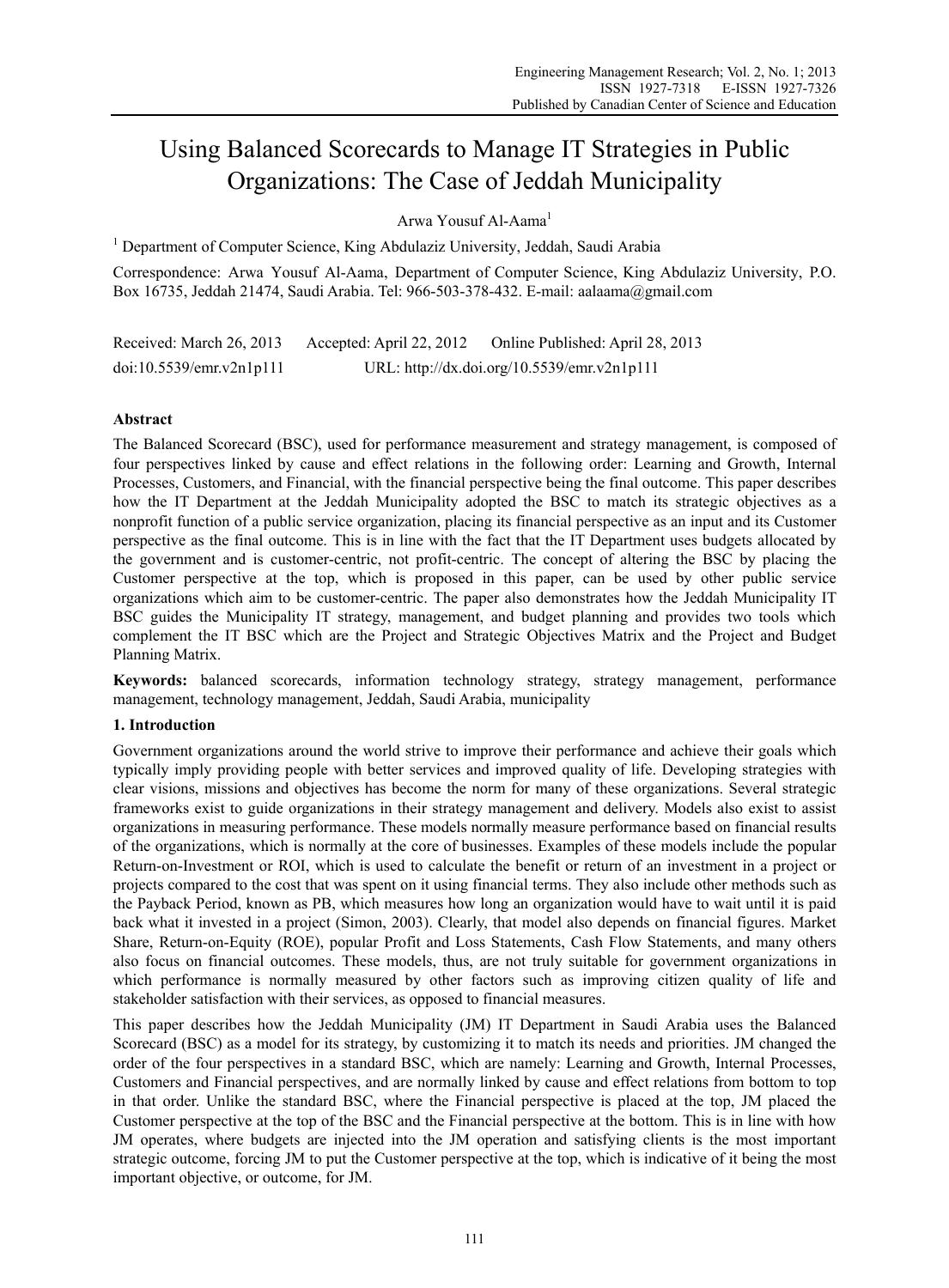The paper later describes how the JM IT Department, which currently serves 62 branches across the JM region, spread over about 5500 square kilometers, has developed its BSC to be aligned with the main JM BSC, including the new order of its four quadrants. The paper addresses each of the quadrants, its stated strategic objectives, and the measures, or Key Performance Indicators (KPIs), for each objective. The JM IT BSC, thus, can serve as a model for IT Strategies for similar organizations which are targeted for public service, and in which budgets are allocated from the government and not gained through its operation.

# **2. Literature Review**

# *2.1 The Balanced Scorecard*

The Balanced Scorecard, introduced by Kaplan and Norton in the early 1990s, is a framework for organizations to use to translate their missions and strategies into a comprehensive set of performance measures that enable them to assess how much of their strategies they have achieved and how they can move towards their goals. These measures are normally known as key performance indicators. The BSC helps organizations focus on what they want to achieve (their goals) as opposed to how much are they making (their profits). The BSC was originally introduced to improve corporate performance measurement by balancing lagging metrics of financial performance with nonfinancial metrics that drive future performance, thus extending its use from a performance evaluation tool to a strategy management tool (Kaplan and Norton, 1996A). According to Kaplan and Norton in Mark (2012), the BSC was introduced because exclusive reliance on financial measures could not drive sustainable value creation, as financial measures are lag indicators that report on the outcomes from past actions; and exclusive reliance on these measures encourages behavior that sacrifices long-term value creation for short-term performance. The BSC includes measures for intangible assets, such as "customer relationships, innovative products and services, high-quality and responsive operating processes, skills and knowledge of the workforce, the information technology that supports the workforce and links the firm to its customers and suppliers, and the organizational climate that encourages innovation, problem solving, and improvement" (Mark, 2012). These are measures which are derived from an organization's mission and strategy and focus on future results (Kaplan and Norton, 1996A).

The original BSC is organized into four quadrants each representing a different perspective of the organization. These are: Financial, Customer, Internal Processes, and Learning and Growth perspectives. The Financial perspective includes items such as profitability, growth and shareholder value. The Customer perspective focuses on items related to customer feedback and opinion of products and services. The Internal Processes Perspective focuses on the efficiency of internal processes and procedures. Finally, the Learning and Growth perspective focuses on the ability of an organization to learn and grow; this includes the organization's human and technical assets. Each of these quadrants has its own evaluation metrics.

The BSC was originally created to measure performance of for-profit businesses and thus the overall performance of an organization was evaluated by its financial results. This meant that the final major outcome was focused on measurements found in the financial perspective. As the BSC links both financial and intangible assets of an organization in value-creating activities, it is represented by a diagram known as a Strategy Map which contains four rectangles placed on top of each other, each representing one of the four perspectives, with the following order from bottom to top: Learning and Growth, Internal Processes, Customer, and Finance, as represented in Figure 1. The Strategy Map also places objectives for each perspective into each rectangle, where the strategy's critical elements and the linkage between them are organized on a cause-and-effect relationship base. For example, learning and growth leads to the improvement of the internal business process, which in turn leads to customer satisfaction improvement and finally affects the financial improvement of the company (Kaplan and Norton, 2001A).



Figure 1. The quadrants of a standard BSC strategy map (Derived from Kaplan and Norton, 1992)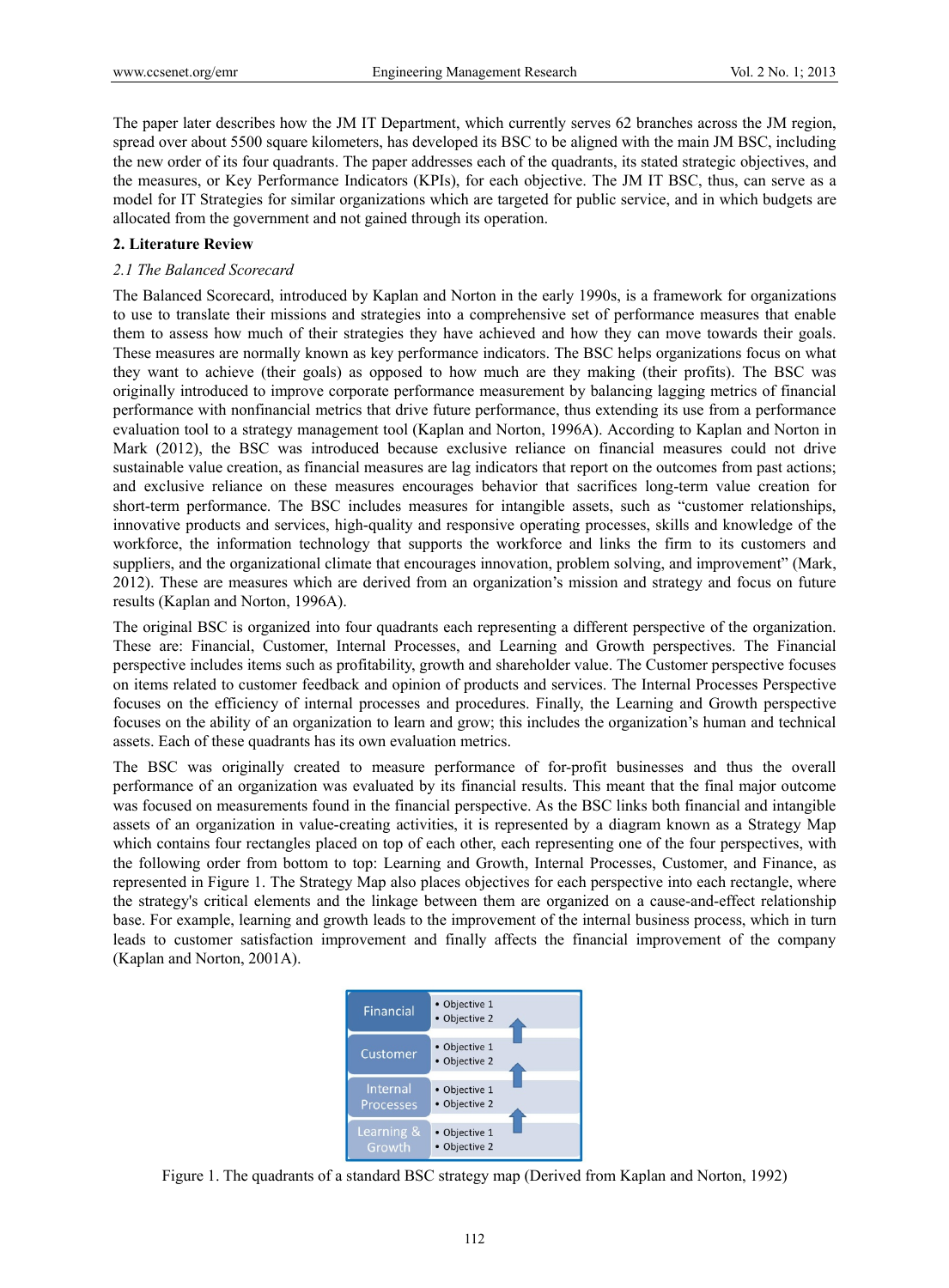# *2.2 The BSC for Strategy Management*

The BSC is a management assessment system that has evolved from its initial purpose as a performance measurement tool to become an integrated part of strategic planning and management. The BSC does so by introducing a few main processes for managers. These processes are: translating the organization vision, communicating the strategy across the organization and linking it to departmental and individual objectives, business planning, and feedback and learning (Kaplan & Norton, 1996b).

Connecting BSC concepts to a strategic plan is the key to the success of a BSC system (Susan, 2011). Furthermore, strategy maps illustrate the processes for transforming intangible assets into tangible customer and financial outcomes, providing executives with a framework for describing and managing strategies (Kaplan and Norton, 2000). They also allow managers to monitor progress of the strategy implementation and identify means for improvement, and enable them to align budgets with strategies.

The BSC, as a strategy management system, places the vision of an organization at the core of the implementation plan. It shows employees in a snapshot view where they are and where they should go. It motivates workers to participate in the delivery of the goals and objective achievement. It also guides upper management to monitor progress and appropriate allocation of resources that help deliver the final outcomes which the organization strategy has identified. According to Kaplan and Norton, as found in Mark 2012, the steps to do so include: translating a clear strategy into a strategy map and BSC, identifying and funding strategic initiatives that drive performance improvement, aligning organizational units and employees to the strategy, linking operational improvement programs and local dashboards to strategic priorities, conducting strategy review and updating meetings throughout the year, and instituting a small Office of Strategy Management to oversee these strategy implementation processes (Mark, 2012).

The BSC supplements traditional financial measures with criteria that measures performance in three additional operational perspectives. According to Kaplan and Norton (1992), these perspectives are: customers (How do customers see us?), internal processes (What must we excel at), and learning and growth of the organization (Can we continue to improve and create value?), in addition to the Financial perspective (How do shareholders see us?). Furthermore, by allowing senior managers to view the complete picture of a strategy using the BSC, they are able to see whether the success in one area has positively, or negatively, affected the other, as it contains the cause-and-effect links, thus, supporting strategists and managers in their efforts to improve overall performance by changing or adjusting their efforts in a particular area.

Since its introduction in 1992, at least 60% of Fortune 1000 organizations use a BSC system (Niven, 2008). Evidence of positive performance effectiveness of BSCs in organizations exists in the literature. For example, De Geuser et al. (2009) report positive impacts which are primarily based on better and continuous strategizing and greater alignment of organizational processes, competencies, structures and services. Simon (2005) reports improved departmental planning and evaluation. In addition, Gomes et al. (2013) report improved investment effectiveness when BSCs are used in planning.

Strategy maps, in turn, have been found to provide several benefits to organizations when used as part of strategy management, including improving performance evaluation decisions (Banker et. al, 2011).

# *2.3 Balanced Scorecard Framework for Public Sector*

A few years after its introduction to the business world, Kaplan and Norton realized that public-sector and nonprofit organizations can make important use of the BSC, as these organizations cannot describe, communicate, or implement their strategies using financial metrics alone. They suggested a main change when moving the BSC framework from the for-profit to the nonprofit sectors, which is to elevate the Customer (or Stakeholder) Perspective, which now represents citizens and constituents, to the top perspective of strategy maps and scorecards, over the Financial perspective, as shown in Figure 2. This is because these organizations measure their performance not by financial profits but by their effects on citizens and the public. This was done, according to Kaplan and Norton (2001), because many public organizations had difficulties with the original architecture of the BSC which places the Financial perspectives at the forefront, followed by the Customer, Internal Process and Innovation and Learning (or Learning and Growth) dimensions.

Anthoula and Alexandros (2011) also proposed using the same variation to be applied by government organizations, but in addition, they also proposed for each of the four perspectives of the model, a three-level sub-system which contains one strategic goal, three to four objectives and up to five performance drivers for every objective.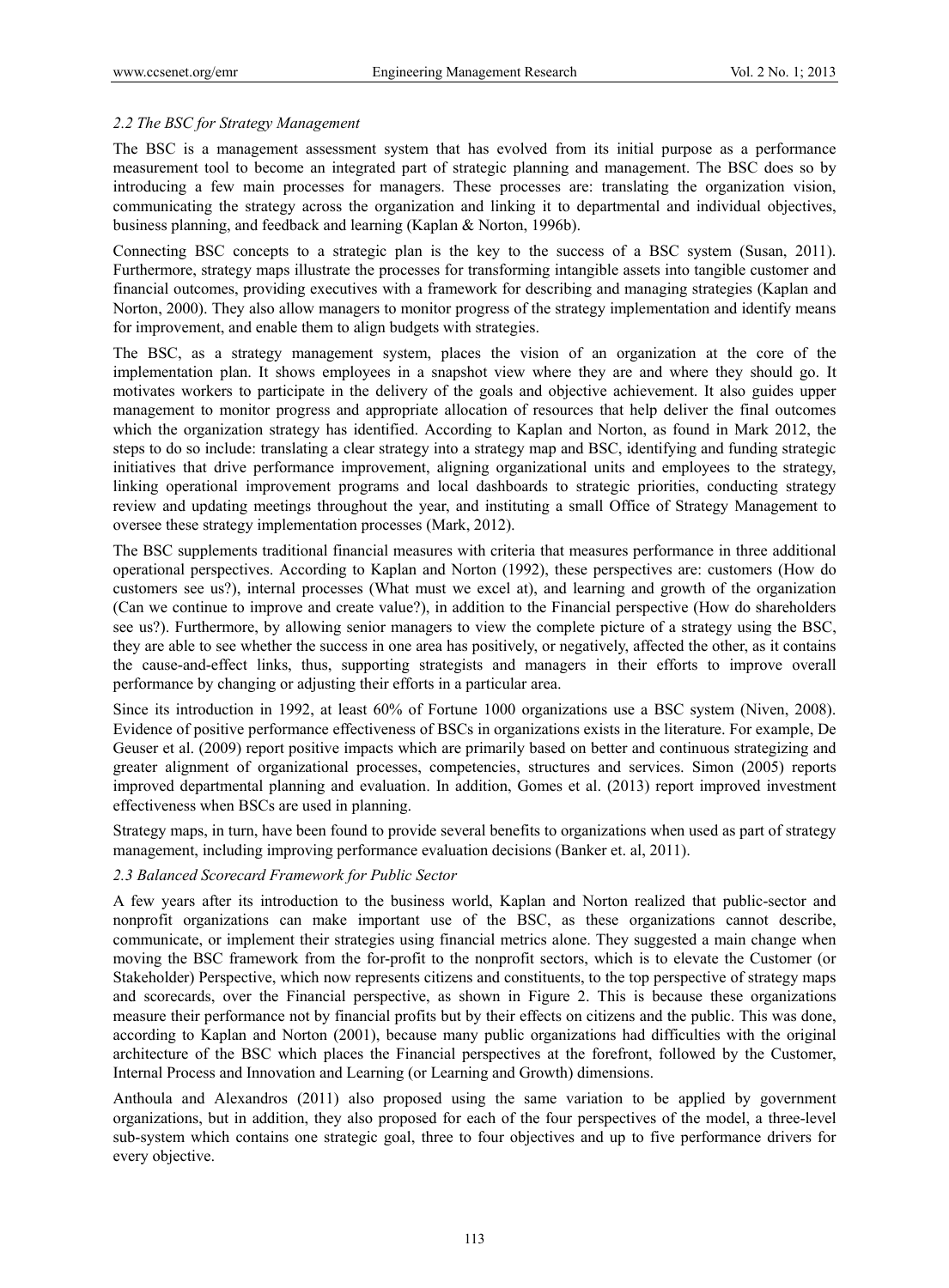

Figure 2. Balanced scorecard modified for government organizations

(Derived from Anthoula and Alexandros (2011))

Anthoula and Alexandros (2011) also list other examples of the use of the same new BSC model, where the Citizen perspective is placed at the top of the BSC, as opposed to the Financial perspective. These examples include the City of Charlotte North Carolina, the Department of Defense in the U.S., and the Canadian National Defense, to name a few. The other perspectives were left in place.

Kaplan and Norton also emphasize that the BSC is just a sample and should be modified according to determining factors of a company or industry, according to the subject which a business acts in, and based on selected strategy. Accordingly, the numbers of perspectives could be increased or one perspective could be replaced by another. In addition, the BSC concept could be applied for assessing, evaluating and conducting activities in specific functional areas of a business, even at the level of a single project (Niven, 2003; Keyhanifar, 2012).

# **3. The Jeddah Municipality Balanced Scorecard**

Although the new modified BSC Model is better suited for a public organization than the original BSC, it still implies that financial outcomes are one of the higher perspectives in importance. This makes it not suitable for certain public organizations where the Financial perspective is an input and not an outcome, such as the case of Saudi governmental organizations in general and Saudi Municipalities in particular. In these organizations, the government invests budgets to achieve citizen satisfaction. Thus both BSC models will not be well suited for their use, as making financial profits is not their aim, but satisfying its customers' needs is. Customers in this case are most likely the citizens and inhabitants in the region where that body operates, or what can be referred to as 'Stakeholders'.

This, lead the Jeddah Municipality to change the order of the BSC perspectives to enable the Customer (or stakeholder) perspective to be the final important outcome/ perspective, as opposed to the traditional BSC where the Financial quadrant is placed at the top of the BSC. It also placed the financial quadrant at the very bottom of the strategy map, showing that money is an income in the map and not an outcome, as shown in Figure 3. Money, in this case, is one of the drivers that aide in achieving the JM goals and its final required outcome is satisfying stakeholders.



Figure 3. Balanced scorecard modified by JM (Derived from Jeddah Municipality, 2012)

The annual JM budget is estimated to be around 480 million US Dollars. The budget is received from the government to enable JM to carry out its planned projects and to cover its spending. The Saudi government does not charge citizens with taxes.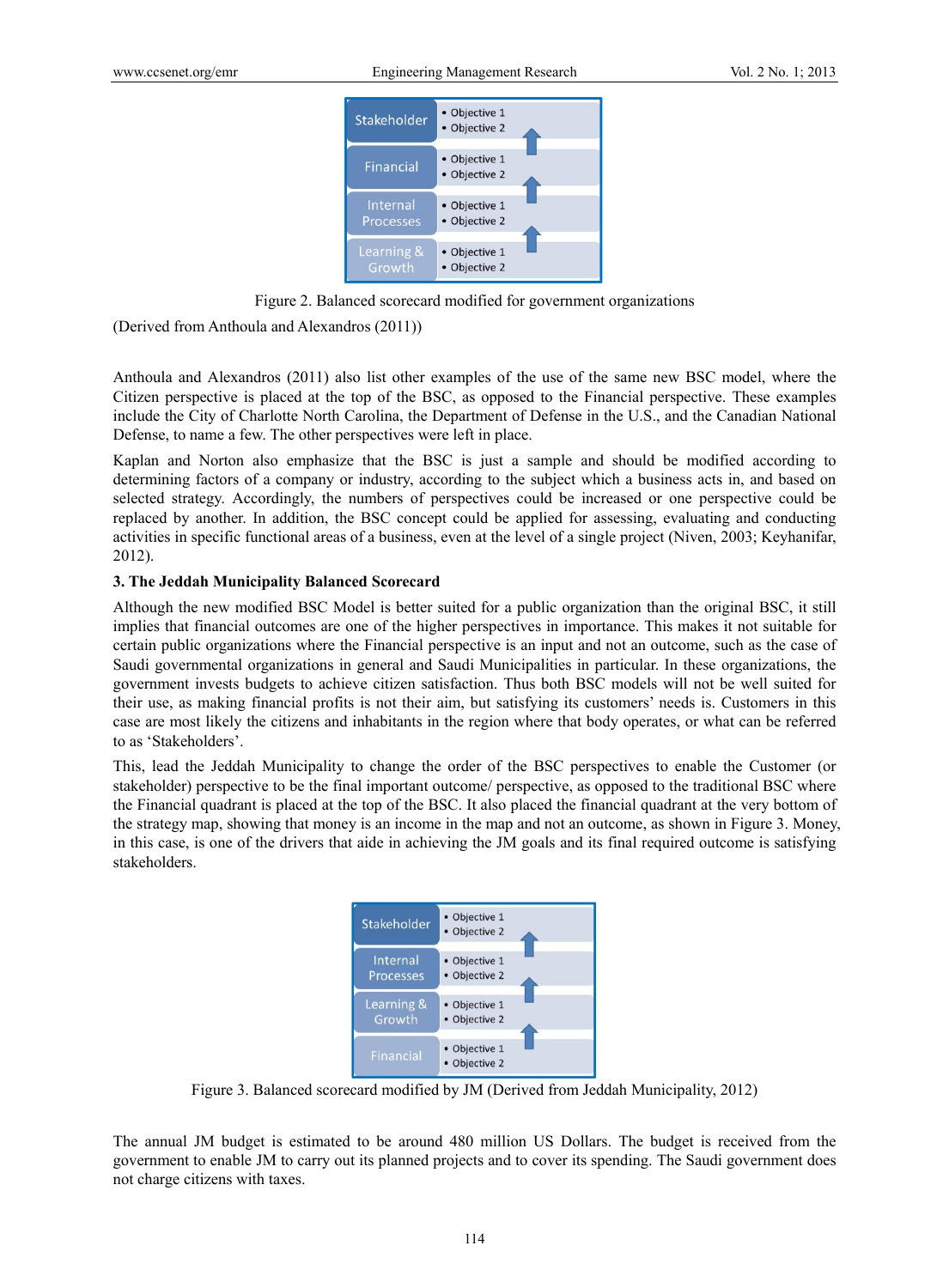JM uses this new BSC model for its overall performance evaluation and strategy management. Furthermore, it uses separate balance scorecards for each of its departments which are cascaded down from the main JM BSC. The different departments BSCs, however, share some common objectives and measures. These are mainly in the Learning and Growth perspective, and are placed as is in the different departmental scorecards.

# **4. Strategy Management and the Jeddah Municipality IT Department BSC**

The JM IT Department, like all other JM Departments, developed its own BSC with aide from the Strategy and Performance Measurement Department at JM. The JM IT BSC was derived from the JM main BSC in order to assure the alignment of the IT strategy with the main JM overall strategy. The weights and overall design are cascaded down from the overall JM Strategy Map but edited to match the strategic goals of the IT Department.

At JM, the IT department was mainly established to serve two main communities: employees and other departments and external JM stakeholders, such as citizens, businesses, and investors. Furthermore, the IT department uses budgets provided by the government and is not targeted to generate income. With these two items in mind, the Strategy and Performance Department at JM held a series of workshops with IT Department heads, where the 5-year strategy (2009 -2014) was developed. The vision and mission were identified first. Next, the strategic objectives and department values were identified. A SWOT analysis was then conducted and the strategy was mapped out, along with the BSC and Strategy Map.

According to (Jeddah Municipality, 2012), the IT Strategy Map was based on the following assessment elements:

- JM leadership vision and directions
- Assessment of current IT strategy execution status
- Business requirements as expressed in interviews with JM management
- Assessment of current IT assets, process, and people
- Revision of the current set of active and proposed IT projects (various execution stages)

The following guidelines in developing the IT Strategy were used:

- Getting more focus on leveraging the efforts done in the previous 2 years (2007-2008), and having them felt by end users.
- Limiting the number of high level technology objectives to less than 15 objectives to attain required focus and to achieve required impact on JM business.
- Detail some of the objectives in specialized technology areas strategies such as E-Government Strategy, and E-Participation and E-Communication Strategy.
- Focusing on the areas where slower progress was noticed, or where a noticeable impact on users can be achieved.

At JM, departments which are identified as service providers, such as the IT Department, use a 50% weight for their Customer perspective quadrant. Furthermore, L and G quadrants are standardized throughout JM, where all these quadrants are given a 10% weight and all contain the same Objectives and KPIs.

Based on all of the above, the JM IT BSC, as shown in Figure 4, was constructed of the four traditional BSC quadrants. However, from bottom to top these quadrants were placed in the following order: Financial, Learning and Growth, Internal Processes and, finally at the top, the Customer perspective quadrant. Each quadrant was devised to contain a group of strategic objectives, where each objective has one or more KPI to measure progress on that objective.

Following are the list of objectives and corresponding KPIs, which are used as measuring tools.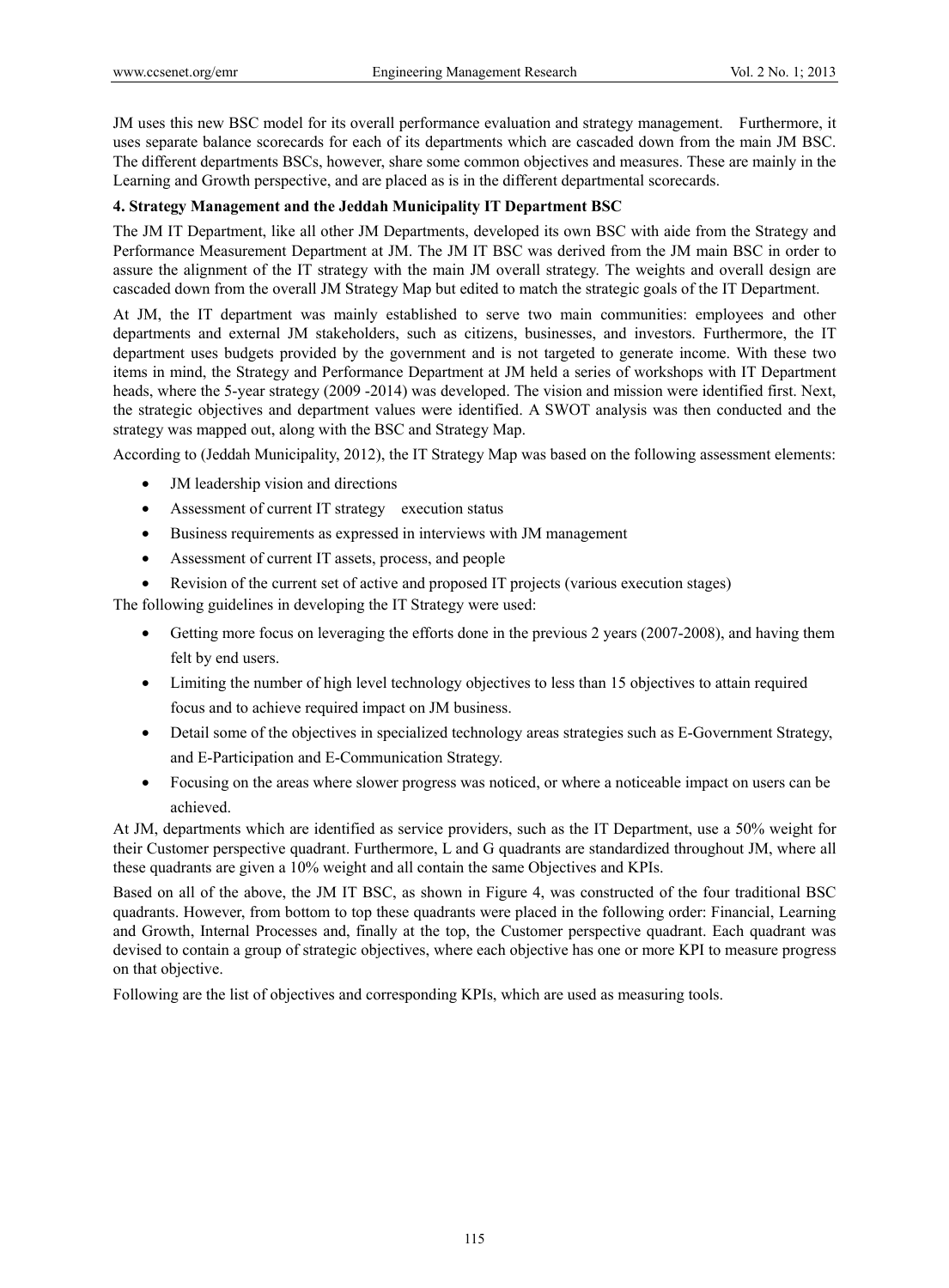

Figure 4. The JM IT BSC strategy map (Jeddah Municipality, 2012)

The following sections define the JM Strategic objectives. The names of the objectives where chosen based on the perspectives they represent. All 'Customer' perspective measures start with the letter 'C', all 'Internal Process' perspective measures start with the letters 'IP', all 'Learning and Growth' perspective measures start with the letters 'LG', and all 'Financial' perspective measures start with the letter 'F'. The 'M' in the second section of the names is an abbreviation for the word 'Measure'. In addition, the initial IT in all objectives represent the fact that they belong to the IT department BSC at the Jeddah Municipality, to enable the organization to tag the ownership of the objective in the event an objective is discussed out of the scope of the IT Department.

# *Customer/Stakeholder perspective objectives and KPIs*

- IT-C1: Provide highly efficient technology solutions that support the business needs :
	- 1. C1M1: Indicator of the readiness of the technical environment
	- 2. C1M2: Percentage of resolved complaints and incidents
	- 3. C1M3: Percentage of departments that have been qualified for electronic archiving
- IT-C2: Improve stakeholder satisfaction with IT services
	- 4. C2M1: Staff satisfaction with information technology management services indicator
	- 5. C2M2: Stakeholder satisfaction with complaints and incident resolution indicator
- IT-C3: Automation of services provided for stakeholders
	- 6. C3M1- The percentage of electronic services that are automated
	- 7. C3M2- The number of enabled electronic service delivery channels
	- 8. C3M3- The number of services that are shared with the national e-Government integration hub
- IT-C4: Providing applications that meet departments business needs
	- 9. C4M1- Completion rate of application automation plan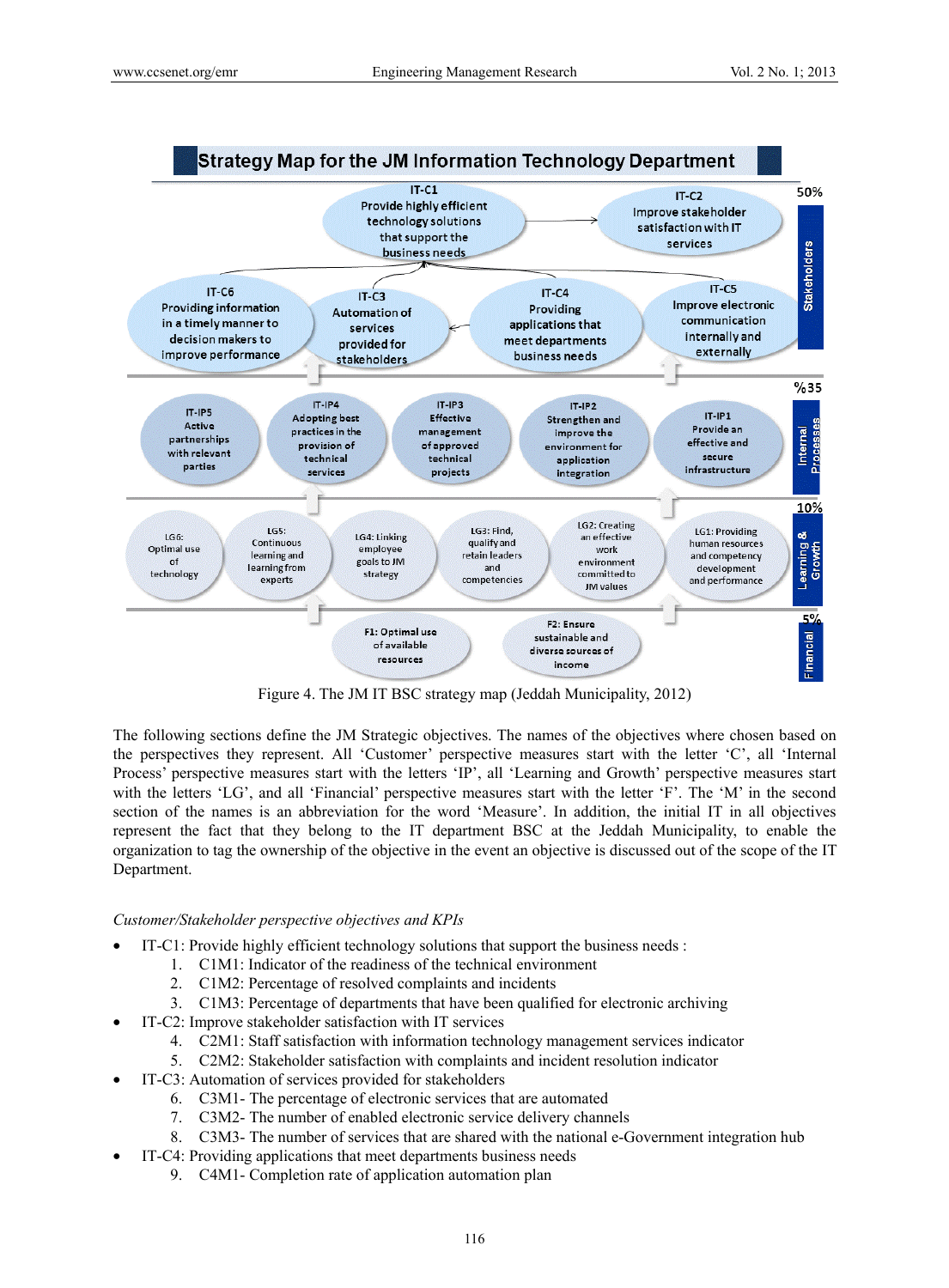- IT-C5: Improve electronic communication internally and externally
	- 10. C5M1- The number of JM website hits
	- 11. C5M2- The number of posts in the JM electronic sites and web 2.0 channels
	- 12. C5M3- Percentage of employees using the employee portal
	- 13. C5M4- The number of visits to the JM Knowledge Center
- IT-C6: Providing information in a timely manner to decision makers to improve performance
	- 14. C6M1- The number of application databases that are added to the business intelligence system
	- 15. C6M2- The average number of times intelligent reports are used

*Internal Process perspective objectives and KPIs* 

- IT-IP1: Provide an effective and secure infrastructure
	- 1. IP1M1- Readiness Indicator of the JM branches data centers
	- IT-IP2: Strengthen and improve the environment for application integration
		- 2. IP2M1- Systems Integration indicator
- IT-IP3: Effective management of approved technical projects
	- 3. IP3M1- Percentage of projects' completion
	- 4. IP3M2- Quality of project implementation indicator
- IT-IP4: Adopting best practices in the provision of technical services
	- 5. IP4M1- Number of re-engineered applications
	- 6. IP4M2- Number of international standards adhered to in the IT operation
	- 7. IP4M3- Number of awards received
- IT-IP5: Active partnerships with relevant parties
- 8. IP5M1- The number of late replies to internal correspondence (>1 month)

*Learning and Growth perspective objectives and KPIs* 

- IT-LG1: Providing human resources and competency development and performance
	- 1. LG1M1- Average number of training days per employee
	- 2. LG1M2- Percentage of employees who became IT certified
	- 3. LG1M2- Percentage of those who completed self-development plans
- IT-LG2: Creating an effective work environment committed to JM values
	- 4. LG2M1- Staff satisfaction index using (Gallup)
	- 5. LG2M2- Violation rate per employee
- IT-LG3: Find, qualify and retain leaders and competencies
	- 6. LG3M1- Job rotation average
	- 7. LG3M2- 360 degrees skill level
	- 8. LG3M3- Number of Staff members taking part in the 'Future Leaders' program
- IT-LG4: Linking employee goals to JM strategy
	- 9. LG4M1- Number of Balanced Scorecards for Employees
	- IT-LG5: Continuous learning and learning from experts
		- 10. LG5M1- Number of creative ideas
- IT-LG6: Optimal use of technology
	- 11. LG6M1- Technical applications readiness indicator for department tasks
	- 12. LG6M2- Automated applications use indicator

*Financial perspective objectives and KPIs* 

- IT-F1: Optimal use of available resources
	- 1. F1M1- Actual expenditure from e-Government budget
	- 2. F1M2- Percentage of actual to projected spending
- IT-F2: Ensure sustainable and diverse sources of income
	- 3. F2M1- The number of public private partnership technical projects.

As can be seen, the JM IT BSC has 38 KPIs in total, with 15 Customer related KPIs, representing 6 different Customer related strategic objectives, 8 Internal Process related KPIs, representing 5 different Internal Process related strategic objectives, 12 Learning and Growth related KPIs, representing 6 different Internal Process related strategic objectives, and 3 Financial related KPIs, representing 2 different Financial related strategic objectives.

As an example, for the KPI C1M1: Percentage of resolved complaints and incidents, Figure 5 demonstrates the value of the KPI over an eight month period. The average value of the KPI indicates that the reading is "yellow" which means the target for the indicator so far was not met. The target value should be an average of 95%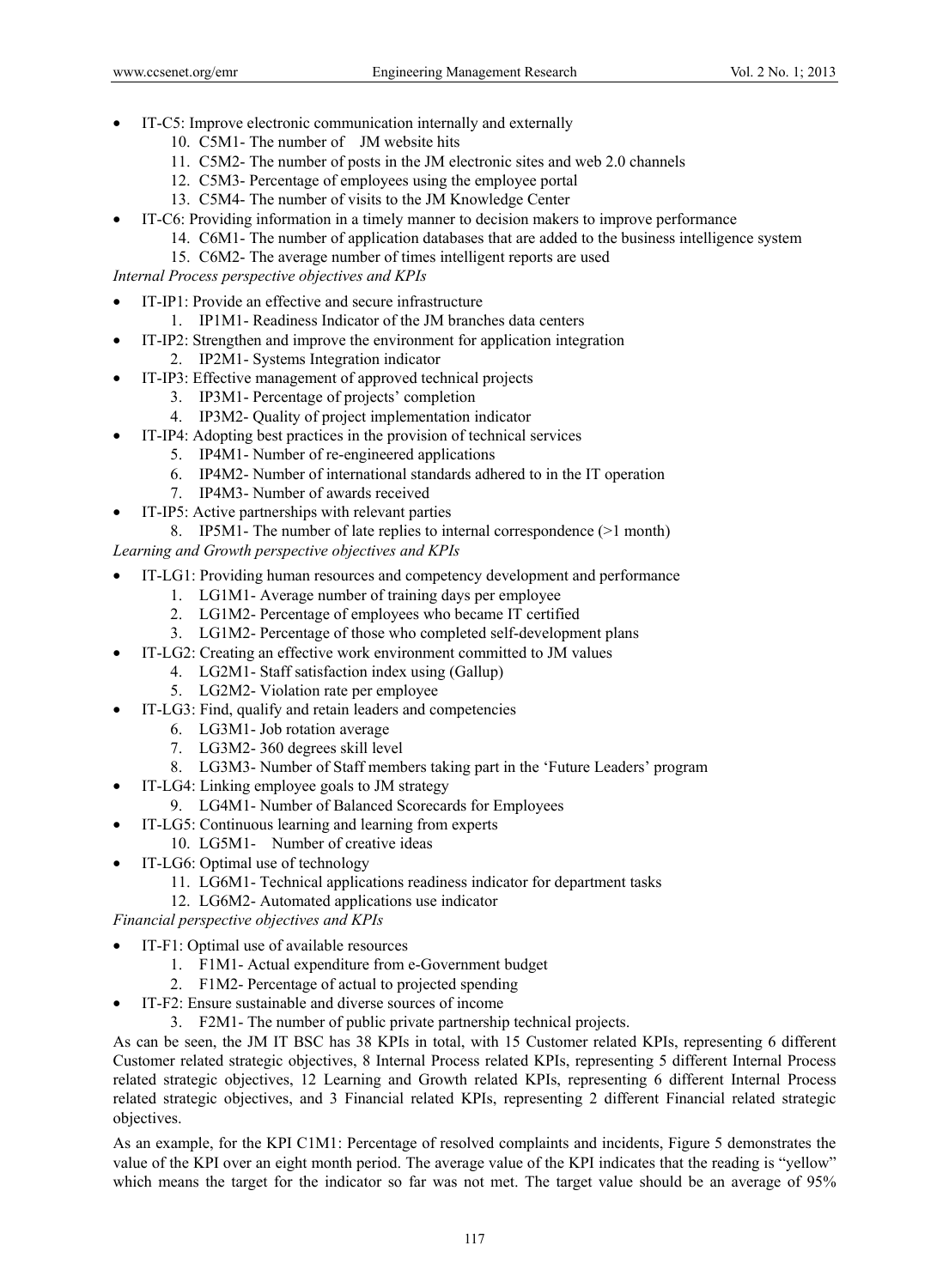throughout the year. So far the overall value is 91%. Each of the KPI scores are evaluated and presented to the IT department heads on a monthly basis in a similar manner through the monthly strategy review. Quantifying the results of performance and presenting them using such graphics help managers work on those objectives which have not been met. They enable managers to have a clearer more focused vision and to work on those initiatives which truly improve performance to achieve strategic objectives effectively.



Figure 5. Example: KPI C1M1: Percentage of resolved complaints and incidents (Jeddah Municipality, 2012)

It is also worth noticing that JM IT Department has given different weights for each of the four quadrants. The Customer quadrant (or section of the BSC) was given 50% of the overall weight of the BSC, indicating the importance of the Customer perspective to the JM IT Department, and following the JM Strategy standard, where departments that are identified as service providers to others departments all use the same weight of 50% for their Customer perspective, as discussed earlier in this paper. The L and G perspective was given 10% of the overall weight, also based on the JM standard. The remaining 40% weight was divided between the Financial and Internal Processes quadrants. The Financial quadrant, however, was given the least weight of the four sections, at 5%. This was justified by the team, as they considered anything less than 5% will not be of value at all, and so may be totally ignored by managers. Yet, the financial objectives were not among the department main objectives, as the IT Department does not target income generation. The Internal processes objectives were assigned the remaining 35% of the overall weight, as the second most important perspective. These weights are used by the department when evaluating the overall score of the IT Department performance and how far along they are in successfully implementing the strategy which is targeted to satisfy the strategic objectives stated in the BSC. Once the scores for each KPI are determined, the overall percentage out of 100% is calculated as follows:

## *Overall Score = (C Perspective)/100 + (IP Perspective)/100 + (L and G Perspective)/100 + (F Perspective)/100* (1)

For clarification purposes, assuming that during a strategic review the Customer KPI scores were 45/50, Internal Processes scores were 30/35, L and G scores were 5/10 and Financial scores were 3/5, the overall score for that review for the IT Department can be calculated as:  $45+30+5+3 = 83\%$ ; or in other words, the IT Department has achieved 83% of its strategic objectives for the strategy period. For the set 2009-2014 5-year period at JM, in order for the IT Department to say it has achieved all its strategic objectives, it should reach 100% or close to it by the end of that period. The strategy monthly review meetings were all KPI scores are reviewed and discussed by the IT managers enable them to see each individual objective and whether or not they are on the correct path and working well towards achieving it, or whether they fell behind. This allows the team to stop, review, think,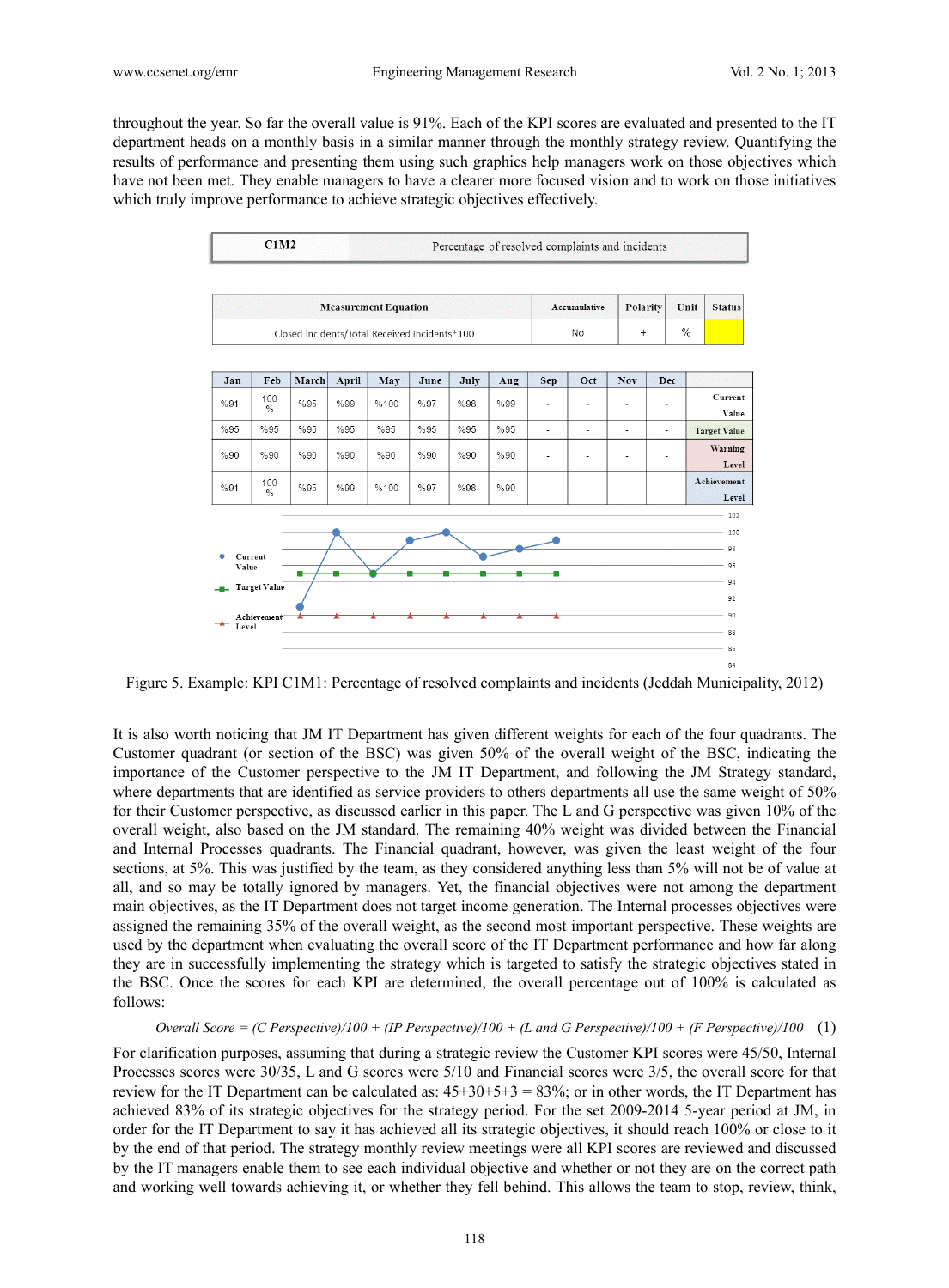and refocus its efforts constantly, with a higher chance of achieving the correct objectives and placing their efforts in the most strategic valuable ways.

Furthermore, while some KPIs are measured directly, others have their own measurement equation. The JM IT Department is currently working on automating the generation of all measurements, to produce accurate measurements away from evaluator subjectivity. It is important to note that these weights and objectives cover the current strategy period of 2009-2014 and should be reviewed in 2014 again.

The JM IT Department also prepares its annual list of initiatives, each related to a particular strategic objective or to more than one objective. So, in order to address each objective listed in the BSC, the IT Department develops a list of initiatives to carry out targeted to achieve its strategy, as can be seen in Figure 6. An initiative matrix is created mapping out each objective and the initiatives which are identified to successfully realize that objective. The matrix is the roadmap which the IT Department uses to manage its strategy and plan its priorities.

To clarify this, project 3 (Disaster Recovery Center) is used as an example in the Matrix. As shown, The Project is related to IT-C1: Provide highly efficient technology solutions that support business needs and IT-IP1: Provide an effective and secure infrastructure. At the same time, as can be seen from the matrix, IT-IP1 is also affected by other projects, such as Project X, in the matrix. In other words, all projects in the matrix should contribute to JM achieving at least one of its strategic objectives. If the project does not contribute to any (i.e. no relations can be mapped by the matrix), then that project should not be funded, nor carried out. At the same time, each strategic objective should have sufficient projects that enable JM to achieve the objective by the end of the strategic period 2009-2014.

| Strategic<br>Objective/<br>Project            | $IT-C1$<br>Provide highly<br>efficient<br>technology<br>solutions that<br>support<br>business needs | $\ddotsc$ | IT-C6 | $IT-IP1$<br>Provide an<br>effective and<br>secure<br>infrastructure | $\ddot{\phantom{0}}$ | $IT-IP5$ | IT-LG1 | $\ddot{\phantom{a}}$ | IT-LG6 | $IT-F1$ | $IT-F2$ |
|-----------------------------------------------|-----------------------------------------------------------------------------------------------------|-----------|-------|---------------------------------------------------------------------|----------------------|----------|--------|----------------------|--------|---------|---------|
| Project 1<br>(CRM<br>System)                  |                                                                                                     |           |       |                                                                     |                      |          |        |                      |        |         |         |
| Project 2<br>()                               |                                                                                                     |           |       |                                                                     |                      |          |        |                      |        |         |         |
| Project 3<br>(Disaster<br>Recovery<br>Center) |                                                                                                     |           |       |                                                                     |                      |          |        |                      |        |         |         |
| Project X                                     |                                                                                                     |           |       |                                                                     |                      |          |        |                      |        |         |         |

Figure 6. Project and Strategic Objective Matri

(Derived from (Jeddah Municipality, 2012))

JM also uses the matrix to plan its budget. Initiatives with higher weight and impact on the overall strategy get a higher priority for budgeting. Projects with no impact on any of the identified objectives and measures in the strategy do not get funded. These can be identified when they are found not to fit on the project/objective matrix, i.e. they do not relate to any of the IT strategic objectives, meaning they are not strategically important and so should not be funded. Another Action Plan matrix is also used by the department to map out the stages of the department's 5-year action plan, as shown in Figure 7.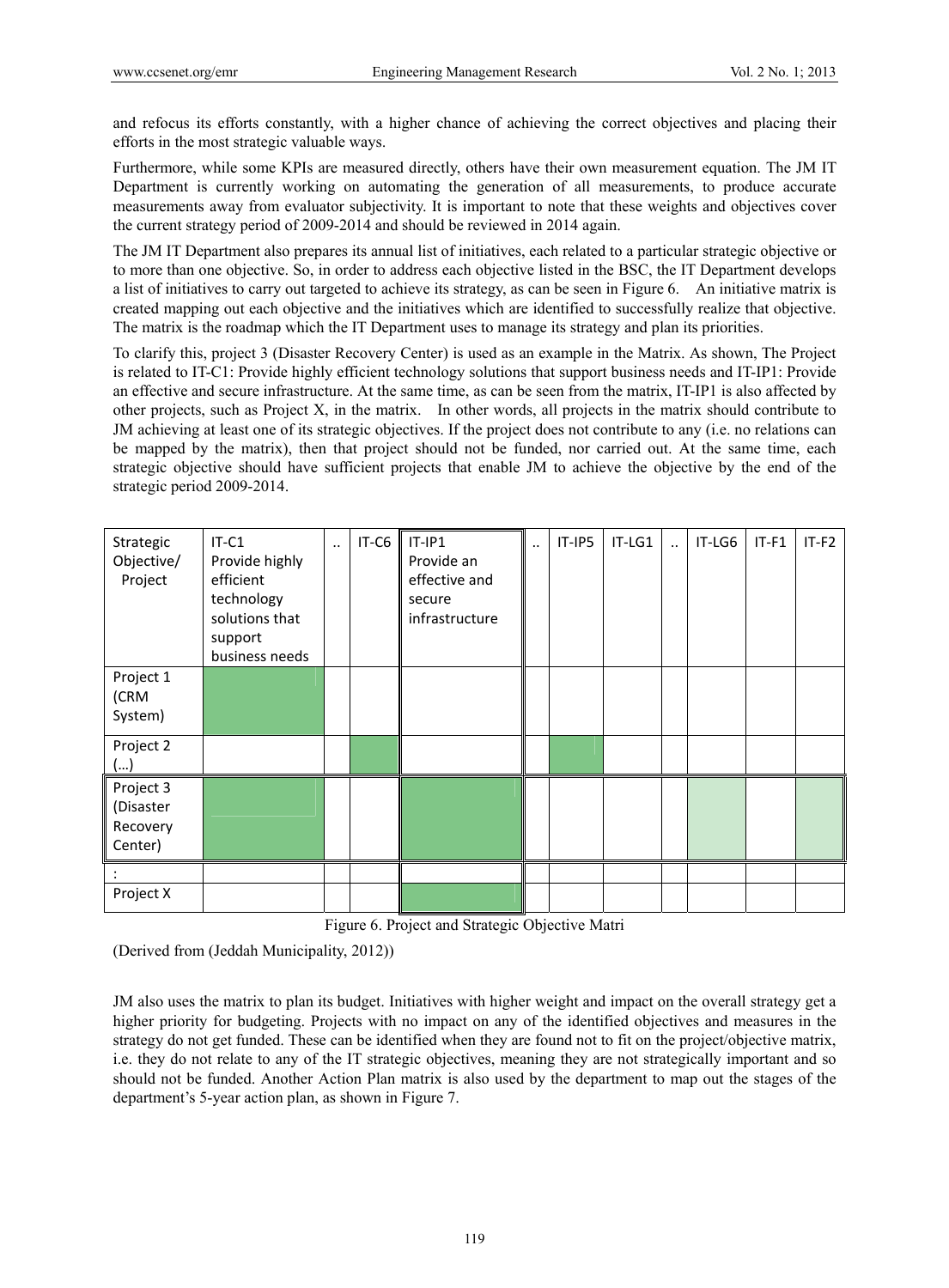| Project List                         | <b>Budget</b> | 2011       | 2012      | 2013      | 2014      |
|--------------------------------------|---------------|------------|-----------|-----------|-----------|
| Project 1 (e.g. CRM System)          | 5 000 000     | 2 000 000  | 3 000 000 |           |           |
| Project $2$ $()$                     | 1 000 000     |            |           | 1 000 000 |           |
| Project 3 (Disaster Recovery Center) | 23 000 000    | 13 000 000 | 4 000 000 | 5 000 000 | 1 000 000 |
|                                      |               |            |           |           |           |
| Project X                            | 3 000 000     |            | 1 000 000 |           | 2 000 000 |
| Total                                | Xx            | х          | x         |           | х         |

Figure 7. Project/Budget Distribution Matrix used for budget planning

(Derived from (Jeddah Municipality, 2012))

### **5. Proposed BSC Model for IT Departments in Government Organizations**

In summary, the JM IT Department uses its customized BSC to manage its strategy implementation as well as to improve its performance and direction to improve overall customer satisfaction. It also uses it for budget planning purposes and performance measurement and reporting. The BSC has become an instrumental tool for the JM IT Department. The JM IT Department over the past three years won several regional IT awards, including Best Regional Strategic Website (2012), Best e-Government in the region (2011), The National Digital Excellence Award (2010), Best national government e-participation initiative (2013) and many others.

This paper proposes that a similar methodology and balanced scorecard construction can be followed by other IT Departments in government organizations, where the IT function is a service provider and not a profit center. Reordering the quadrants and placing the customer perspective at the top of the BSC, with a heavy weight of 50% of the strategic goals can be used for such organizations. Furthermore, the methodologies used to construct the detailed implementation plan, along with budget planning, are all efforts that can be learned from and used by similar organizations, especially those which are mainly targeted for people service. The two matrices: the Project and Strategic Objectives Matrix and the Project and Budget Planning Matrix are two tools that can be used by other similar organizations while using a BSC to manage a strategy, whether an IT Strategy or otherwise. The tools have been essential in achieving objectives and guiding strategic planning at JM.

#### **6. Conclusion**

The BSC is a framework for organizations to use to translate their missions and strategies into a comprehensive set of performance measures that enable them to manage their strategies by giving them overviews of how much of their strategies they have achieved, what their issues are, and how they can move towards achieving more of their goals. The BSC was originally introduced to improve corporate performance measurement by balancing lagging metrics of financial performance with nonfinancial metrics that drive future performance, thus extending its use from a performance evaluation tool to a strategy management tool.

This paper described how JM adapted the traditional BSC to match its specific strategic objectives as a nonprofit public service organization, placing its Financial perspective as an input and its Customer perspective measures as the final outcome and the most important of the four perspectives.

The paper later described how the JM IT Department has developed its BSC to be aligned with the main JM BSC, including the new order of its four quadrants. The paper addressed each of the quadrants, its stated strategic objectives, and the measures.

The adaptation of the JM BSC variation can be used as a model for other public service organizations in strategy management and performance evaluation. Furthermore, the JM IT Strategy is managed using the JM IT BSC. It has been used for the past three years and has been a very valuable tool. The IT Department at JM itself has been a model for several governments IT departments in Saudi Arabia and has won regional recognition evident by the 14 prestigious national and regional awards it won over the past four years. The JM IT BSC can thus serve as a model for IT Strategies for similar government organizations which are targeted for public service. The paper, in general, can provide guidance and insight for strategists and IT practitioners on the use of BSC successfully as a framework for performance measurement and strategy management. The paper also proposes two tools that complement the BSC in strategy management in organizations, which are the Project and Strategic Objectives Matrix and the Project and Budget Planning Matrix. These tools help managers and strategists to plan and manage strategies and budgets more efficiently.